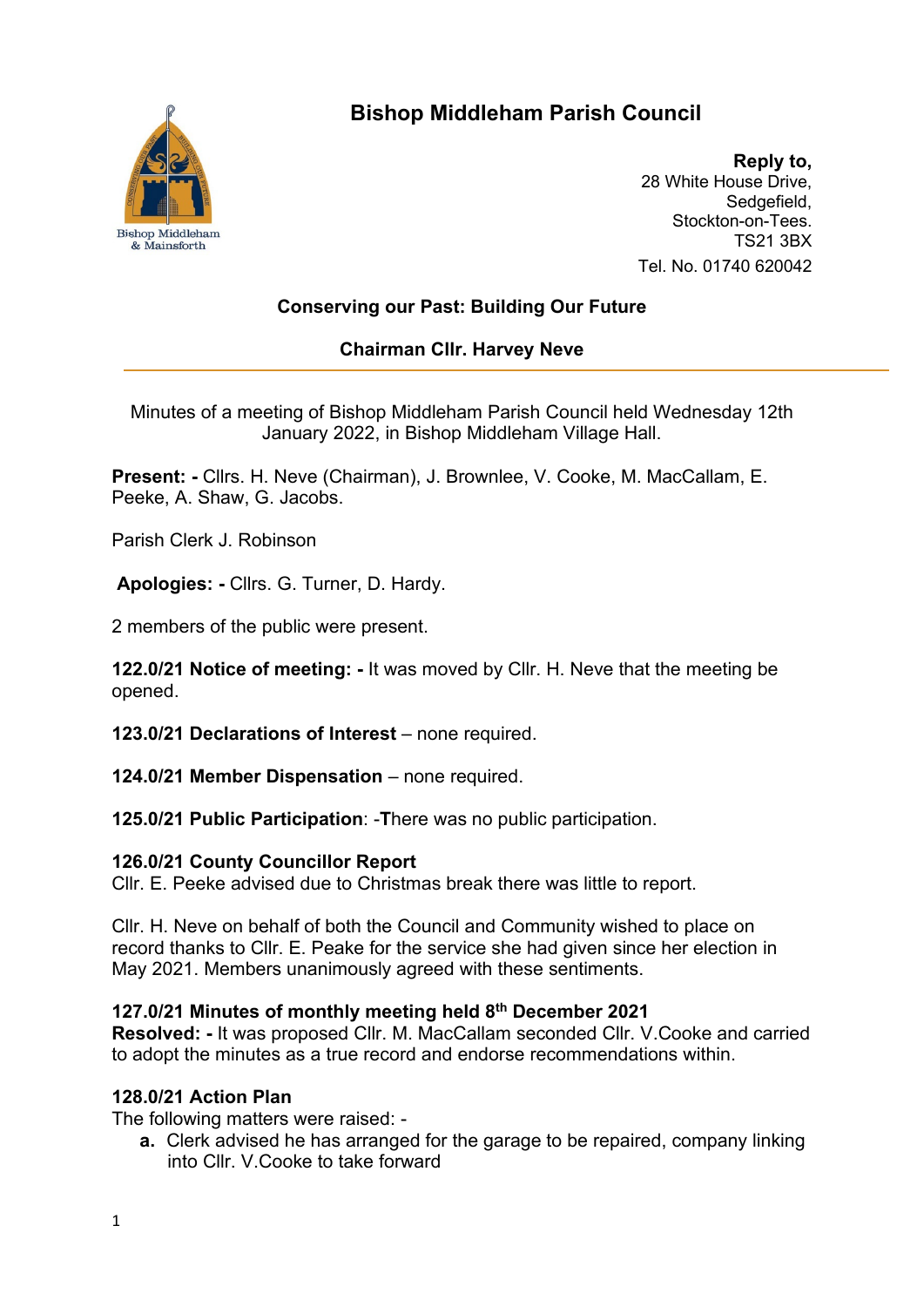- **b.** Clerk to chase up with the golf club progress on repairing the path linking Bishop Middleham to Hardwick Hall
- **c.** Clerk agreed to update grant form and present a draft to February meeting for adoption.

#### **129.0/21 Review of charges 2022**

Cllr. H. Neve proposed Cllr. V.Cooke seconded and carried not to increase Council charges for the Civic year 2022/23.

#### **130.0/21 2022/23 Precept**

Cllr. H. Neve proposed Cllr. V.Cooke seconded and carried not to increase the Precept for the coming Civic year.

### **131.0.21 Correspondence**

- **a**. Estimate for Chairman's Chain. It was agreed not to proceed at this time.
- **b.** Various emails/circulars for information only.

### **132.0/21 Christmas events**

Cllr. H. Neve wished to place on record thanks to all members and Clerk for the successful events held at Christmas 2021, all well received by the Community.

Cllr. H. Neve and A. Shaw reported on comments made by residents regarding the Christmas lights. The Clerk reported that S.E. Landscape had advised 10 new motifs are required. Clerk also advised new regulations to have been introduced by DCC and covers stress testing lamp posts and checking of light sockets.

It was agreed the Clerk prepare a report for the February meeting and Cllr. H. Neve agreed to invite residents to a special meeting to be held 6pm prior to the February meeting to discuss the way forward for 2022 lights.

#### . **133.0/21 Planning Applications**

No current applications were noted.

## **134.0/21 Monthly Transactions**

Monthly reconciliation agreed.

#### **135.0/21 Annual Assembly**

It was agreed to hold the 2022 Annual Assembly on the  $2<sup>nd</sup>$  Wednesday in May prior to the Council Annual meeting.

## **136.0/21 Grant Applications**

**a**. Model Rail Exhibition 18<sup>th</sup> June 2022. Mr. J. Burrows presented the grant application on behalf of the group and answered members questions. All members commented favorably on the application, and it was proposed Cllr. J. Brownlee seconded by Cllr. M. MacCallam and agreed to a grant of £760 towards the project.

**b.** Application from Adult Football Team. Members considered the application from the Football team to support the purchase of a new strip and equipment. Members commented that whilst supporting the application it should be noted as a one-off grant and not a precedent. It was proposed Cllr. H. Neve seconded by Cllr. M.McCallam and agreed to support a grant of £1000.

Both grants to be paid from the Thompson grant.